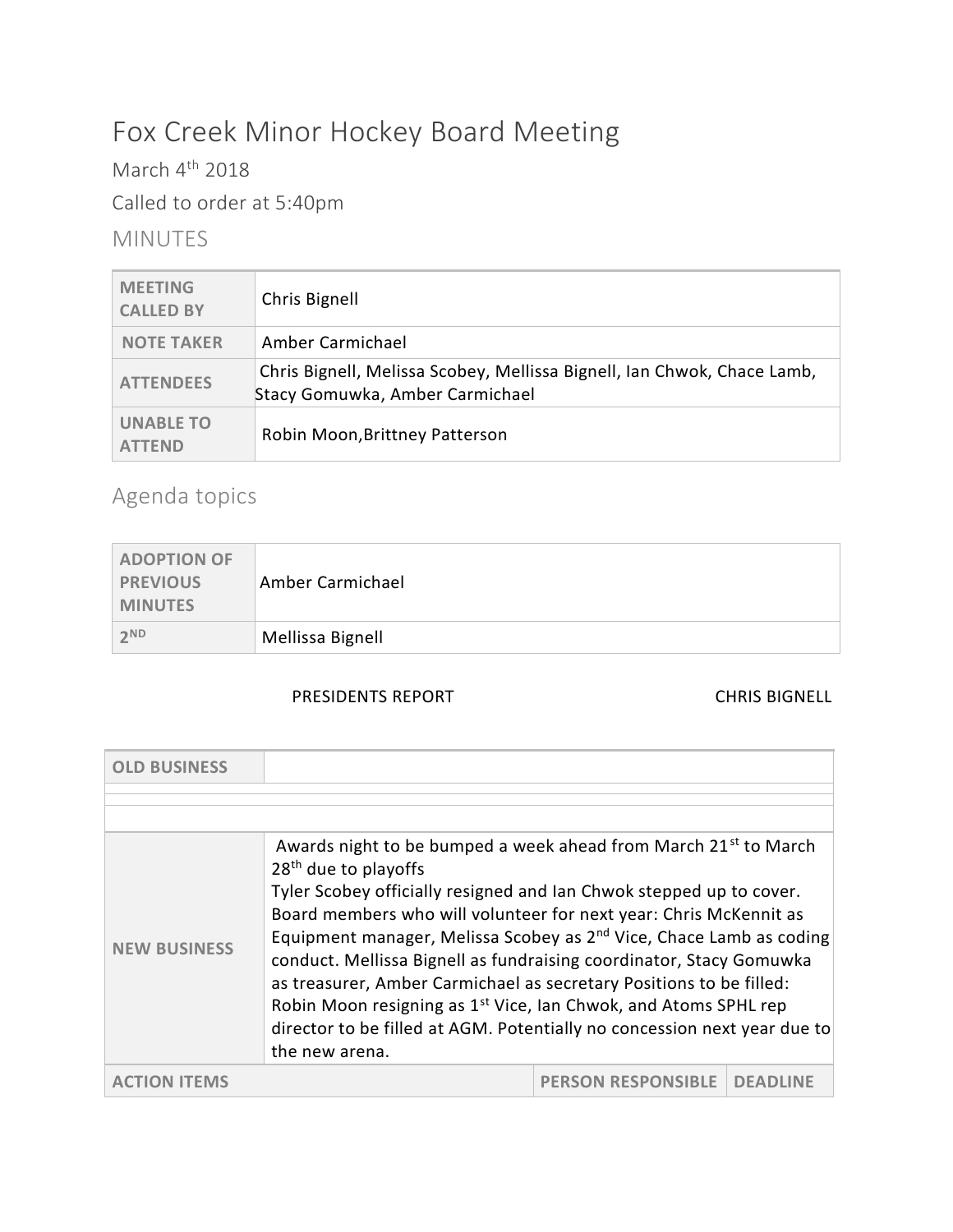| Talk to Mitch about moving awards ahead a week                                                         | Chris Bignell | <b>ASAP</b> |
|--------------------------------------------------------------------------------------------------------|---------------|-------------|
| Look after awards, order plaques and certificates                                                      | Chris Bignell | <b>ASAP</b> |
| Talk to Mitch about the cost of ice time in new arena $\vert$ Chris Bignell<br>for 2018-19 hockey year |               | <b>ASAP</b> |
| Ask about lockers to go in new arena                                                                   | Chris Bignell | ASAP        |

#### 1<sup>ST</sup> VICE PRESIDENTS REPORT **ROBIN MOON**

| <b>OLD BUSINESS</b> | NA        |  |  |  |
|---------------------|-----------|--|--|--|
|                     |           |  |  |  |
| <b>NEW BUSINESS</b> | <b>NA</b> |  |  |  |
|                     |           |  |  |  |
|                     |           |  |  |  |
| <b>ACTION ITEMS</b> |           |  |  |  |
|                     |           |  |  |  |
|                     |           |  |  |  |
|                     |           |  |  |  |
|                     |           |  |  |  |
|                     |           |  |  |  |

### 2<sup>ND</sup> VICE PRESIDENTS REPORT MELISSA SCOBEY

| <b>OLD BUSINESS</b> | ΝA                                                                                                                                                         |
|---------------------|------------------------------------------------------------------------------------------------------------------------------------------------------------|
| <b>NEW BUSINESS</b> | Receipts done up for Hockey fees will be handed out shortly.<br>Spreadsheet will be done up for parents that need to renew respect in<br>sport and courses |

#### TREASURERS REPORT STACY GOMUWKA

| <b>OLD BUSINESS</b> | ΝA                                                                                                                                                                                                               |
|---------------------|------------------------------------------------------------------------------------------------------------------------------------------------------------------------------------------------------------------|
| <b>NEW BUSINESS</b> | General account: \$9274.75<br>Lobsterfest acct: \$31,040.64<br>Concession acct: \$16,587.12<br>Casino account: \$4598.59<br>Casino Audit has been completed and sent out as well as AGM papers<br>for new board. |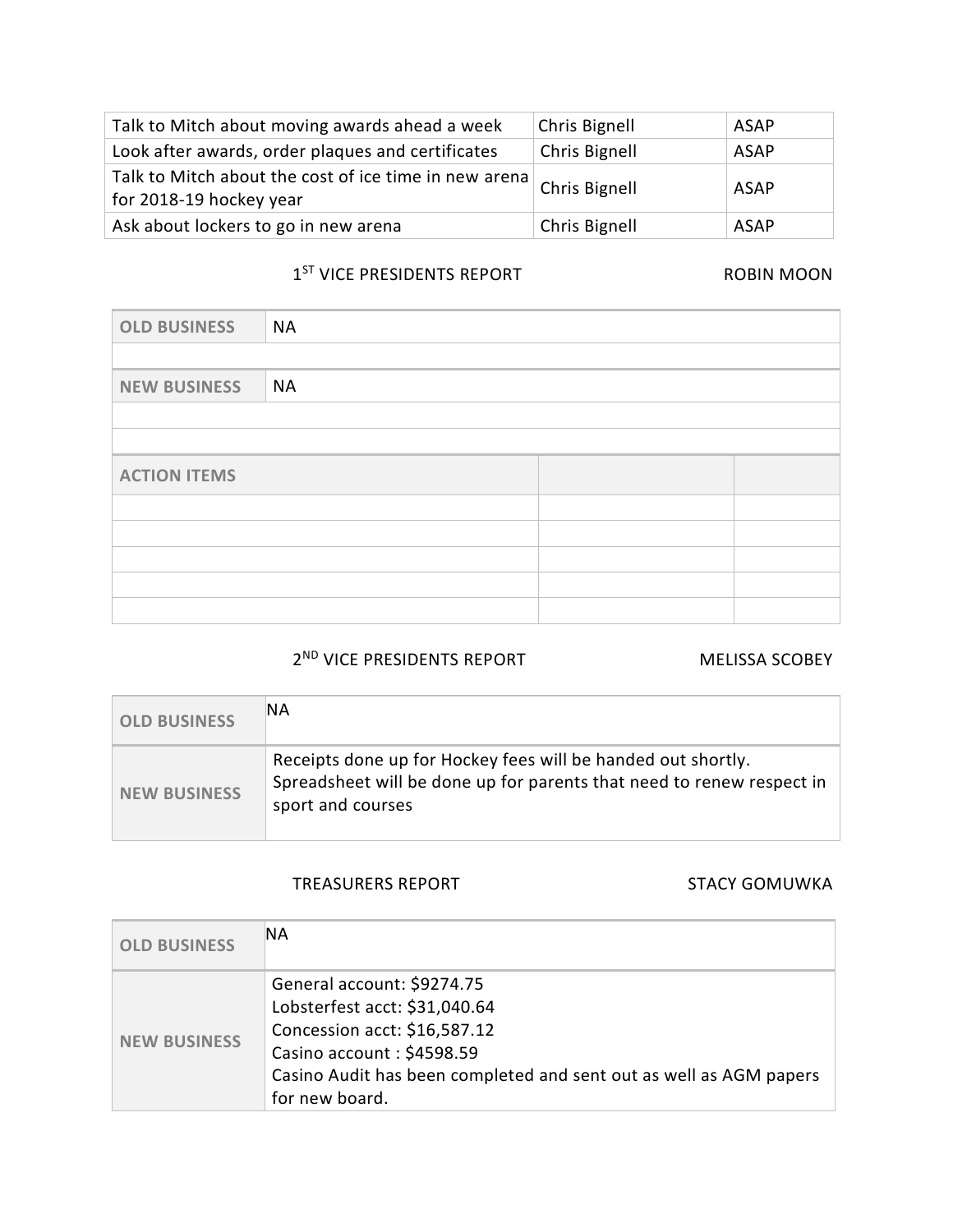|                                                                                                                  | A date for casino will be out soon for the 2019 season.<br>Need to discuss where to put the Concession money due to no<br>concession next year. |                      |             |
|------------------------------------------------------------------------------------------------------------------|-------------------------------------------------------------------------------------------------------------------------------------------------|----------------------|-------------|
| <b>ACTION ITEMS</b>                                                                                              |                                                                                                                                                 |                      |             |
| Get notes for money spent on out of town refs to<br>show parents at AGM how much we save having our<br>own Ref's |                                                                                                                                                 | <b>Stacy Gomuwka</b> | <b>ASAP</b> |
|                                                                                                                  |                                                                                                                                                 |                      |             |
|                                                                                                                  |                                                                                                                                                 |                      |             |
|                                                                                                                  |                                                                                                                                                 |                      |             |
|                                                                                                                  |                                                                                                                                                 |                      |             |

#### REFEREE IN CHIEF **IAN CHWOK**

| <b>OLD BUSINESS</b> | 'NA                                                               |
|---------------------|-------------------------------------------------------------------|
| NEW BUSINESS        | No New business, only one out of town Referee was used this year. |

### CODING CONDUCT CHACE LAMB

| <b>OLD BUSINESS</b> | ΝA                                                                                                                                                                                                                                                                                                                                                                                                                                                                                                                                                                                                        |
|---------------------|-----------------------------------------------------------------------------------------------------------------------------------------------------------------------------------------------------------------------------------------------------------------------------------------------------------------------------------------------------------------------------------------------------------------------------------------------------------------------------------------------------------------------------------------------------------------------------------------------------------|
| <b>NEW BUSINESS</b> | One coach that was from an out of town team was kicked out of a game<br>due to abuse of a ref. which resulted in a write p and a 2 game<br>suspension. We are supposed to have a write up booklet from NAI for<br>refs to write in in case of an incident.<br>A motion was made to make it mandatory that a minimum of 2 parents<br>per team are to take the reffing clinic and it cannot be coaches or<br>managers. Motioned by Chace, 2 <sup>nd</sup> by Ian. Chace will discuss with<br>parents at Awards night the importance of the 4 year old program being<br>changed to a learn to skate program. |

### EQUIPMENT MANAGER CHRIS MCKENNITT

| <b>OLD BUSINESS</b> | <b>NA</b>                                                         |
|---------------------|-------------------------------------------------------------------|
|                     |                                                                   |
|                     |                                                                   |
| <b>NEW BUSINESS</b> | Need to work with coaches to do an inventory check of each locker |